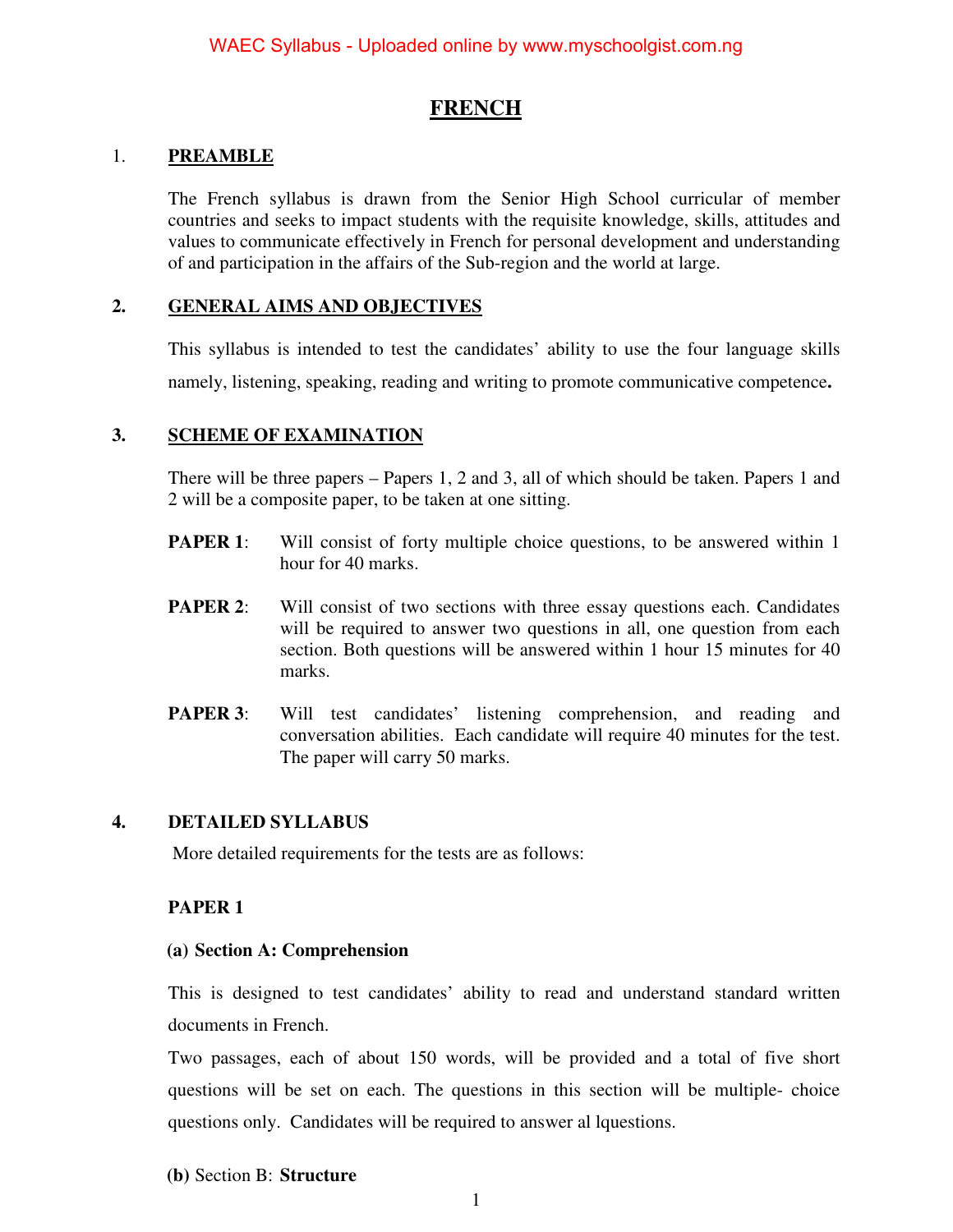This section is designed to test candidates' ability to use, inappropriate communicative contexts, French words, expressions and structural patterns. Thirty short questions will be set and candidates will be required to attempt all of them.

### **PAPER 2**

 This paper is made up of two sections: (a) Essay and (b) Letter writing. It will test candidates' ability to write freely and correctly on topics of general interest, using the appropriate structures, registers and tenses.

Section A: Essay

Section B: Letter writing

Three questions will be set on each. Candidates are expected to answer one question only from each section. The expected length of each composition will be about 100 words.

#### **PAPER 3**

### (a) **Listening Comprehension**

This paper will test candidates' ability to listen to, and understand a straightforward passage in French. The test which will be based on a passage to be read aloud by the examiner will be about 200 words long. It will deal with issues of general interest. During the first 10 minutes, the passage will be read twice. Candidates will study the questions for **3**minutes before the second reading. At the end of the second reading, candidates will be allowed**7** minutes to answer, in writing, 10 questions based on the passage. The questions may *not* be multiple-choice questions only but may also include other forms of language testing such as open-ended questions, transformation and substitution.

### (b) **Reading**

The aim is to test candidates' ability to read aloud, with the appropriate pronunciation and fluency. For this purpose, a simple passage of about 100 words will be provided. The passage will be of contemporary interest. In principle, candidates will be asked to read once and at a normal pace.

2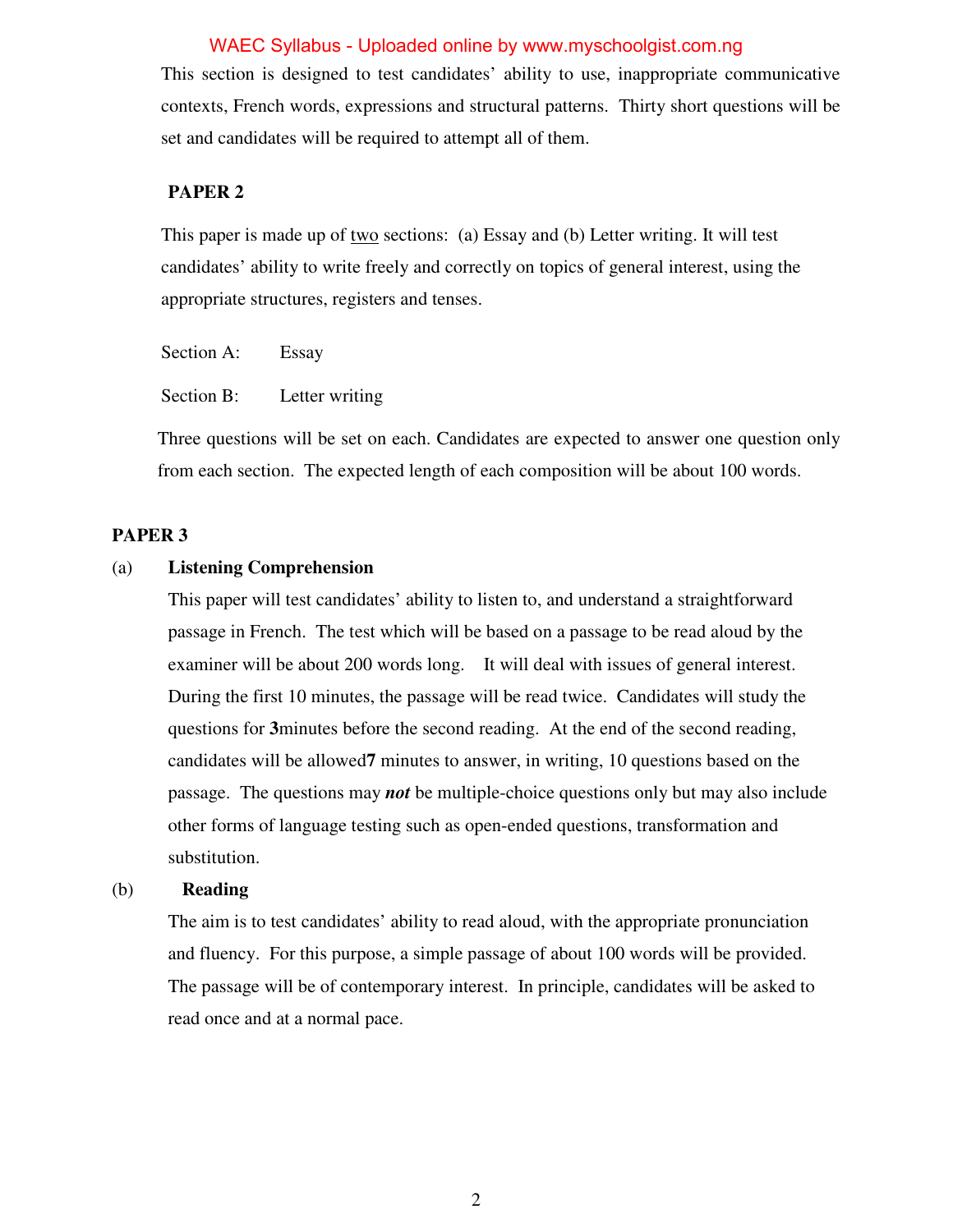# (c) **Conversation**

The conversation test will last about 10 minutes per candidate. Topics to be discussed will be drawn from themes of general and contemporary interests such as sports, health, leisure, education, politics, culture, etc. There will be **two** sections, one on dialogue and the other on exposition, as follows:

- (i) Dialogue This will test candidates' ability to express themselves freely in a dialogue. For this purpose, candidates will be expected to respond to a minimum of ten questions. For Ghana, five of these questions will be on selected literature texts.
- (ii) Exposition This will test candidates' ability to speak freely on a given topic in French .The candidate is expected to make a minimum of 5 sentences.

# **6. NOTES ON THE SYLLABUS**

# **(1) Structure**

This will be tested, as far as possible, within suitable communicative contexts. To this end, candidates are expected to be familiar with the following:

- Parts of speech (Grammatical categories)
- Articles definite, indefinite, partitive. (Gender and number where applicable).
- Verbs
	- (a) Types: regular and irregular
	- (b) Common moods and tenses
	- (c) Standard expressions such as
		- $avoir + noun (e.g. avoir faim)$
		- $-$  venir de  $+$  infinitive.
- Nouns complements, gender, number
- Pronouns personal, possessive, indefinite, demonstrative, relative, impersonal, (number and gender where applicable).
- Adjectives possessive, demonstrative, indefinite interrogative, (agreement and position)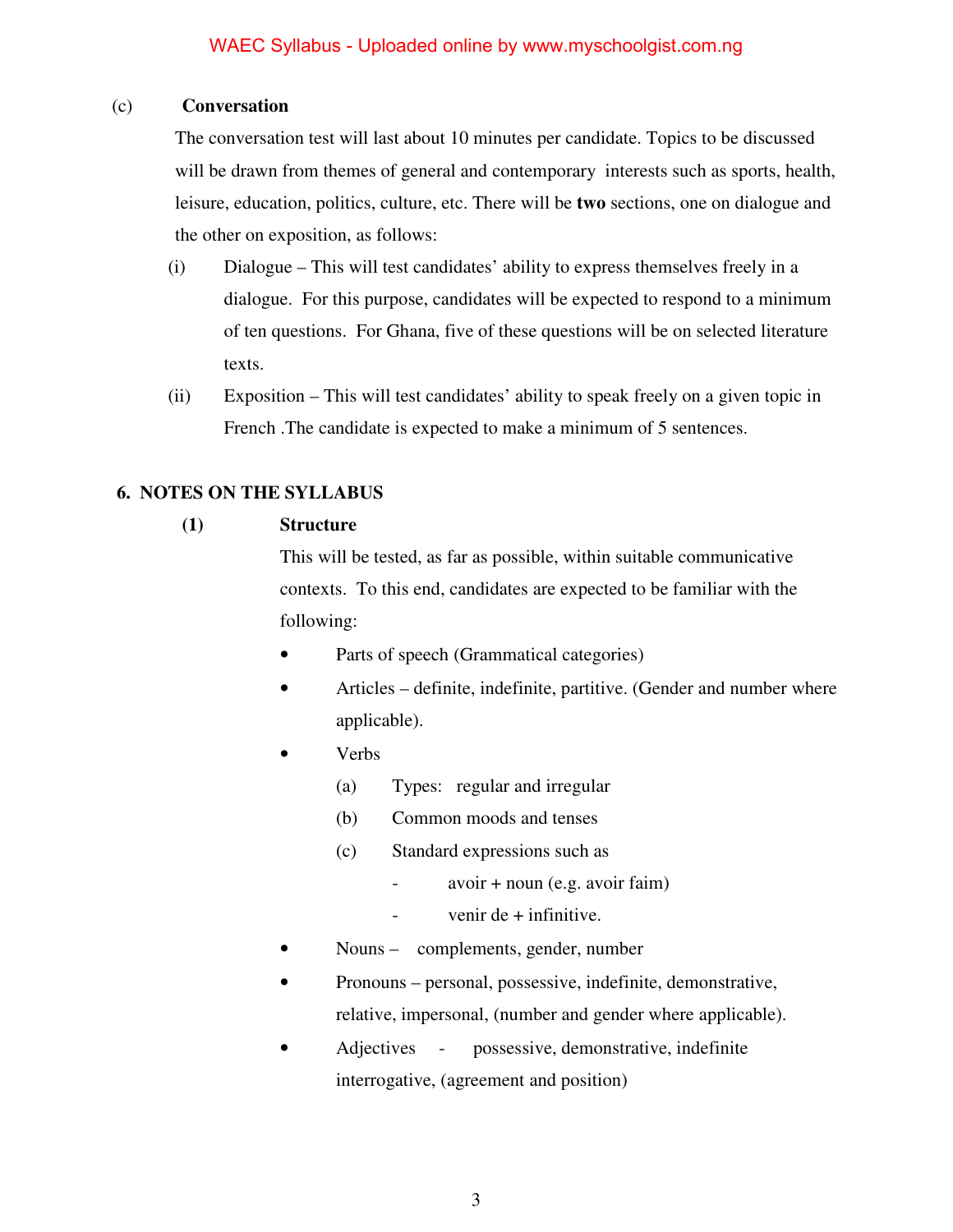- Adverbs formation and position, special adverbs: *mal, vite, fort, tout, etc.*
- Negatives negative expressions (ne...pas, ne...rien, ne... jamais, etc.)
- Conjunctions in common use: *et, mais, donc, , ou, parce que,* etc
- Preposition *à, de, sur, en, devant*, etc.
- Sentence patterns (declarative, interrogative, exclamative, etc)
- Voice active/passive
- Direct speech/reported speech
- Compound and complex sentences
- Idiomatic expressions & proverbs
- Forms of writing (formal/informal)
- Context and meaning e.g. to convey politeness, disgust, disappointment.
- Common figures of speech e.g. (similes, metaphors, hyperbols)
- Structures of major "Acte de Parole" e.g. (exprimer ladeception, la probation, le degout, la surprise, le plaisir, le regret, etc.

# **7. SUGGESTED READING LIST**

The following may be of assistance to the candidates:

## 1. **Course books**

- (i) De Grandsaigne, J: *France-Afrique 4,* Lagos, Macmillan
- (ii) Plaisant, Chantal, et al: -*Trans Afrique 3*, Lagos, Macmillan
- (iii) Ajiboye, Tunde et al: *Nouvel Horizon 4*, Ibadan, Bounty Press Ltd.
- (iv) Mazauric, Catherine et al: *On y va 3*, Ibadan, Spectrum

## Books

- (v) Berard, Evelyne et al: *Tempo 1 & 2*, Didier, Hatier
- (vi) Task Force (MEST):  *Et en français* 1 3, Freetown
- (vii) Girardet J. &Pécheir J: écho junior A2 méthode de français, Paris : CLÉ Internationale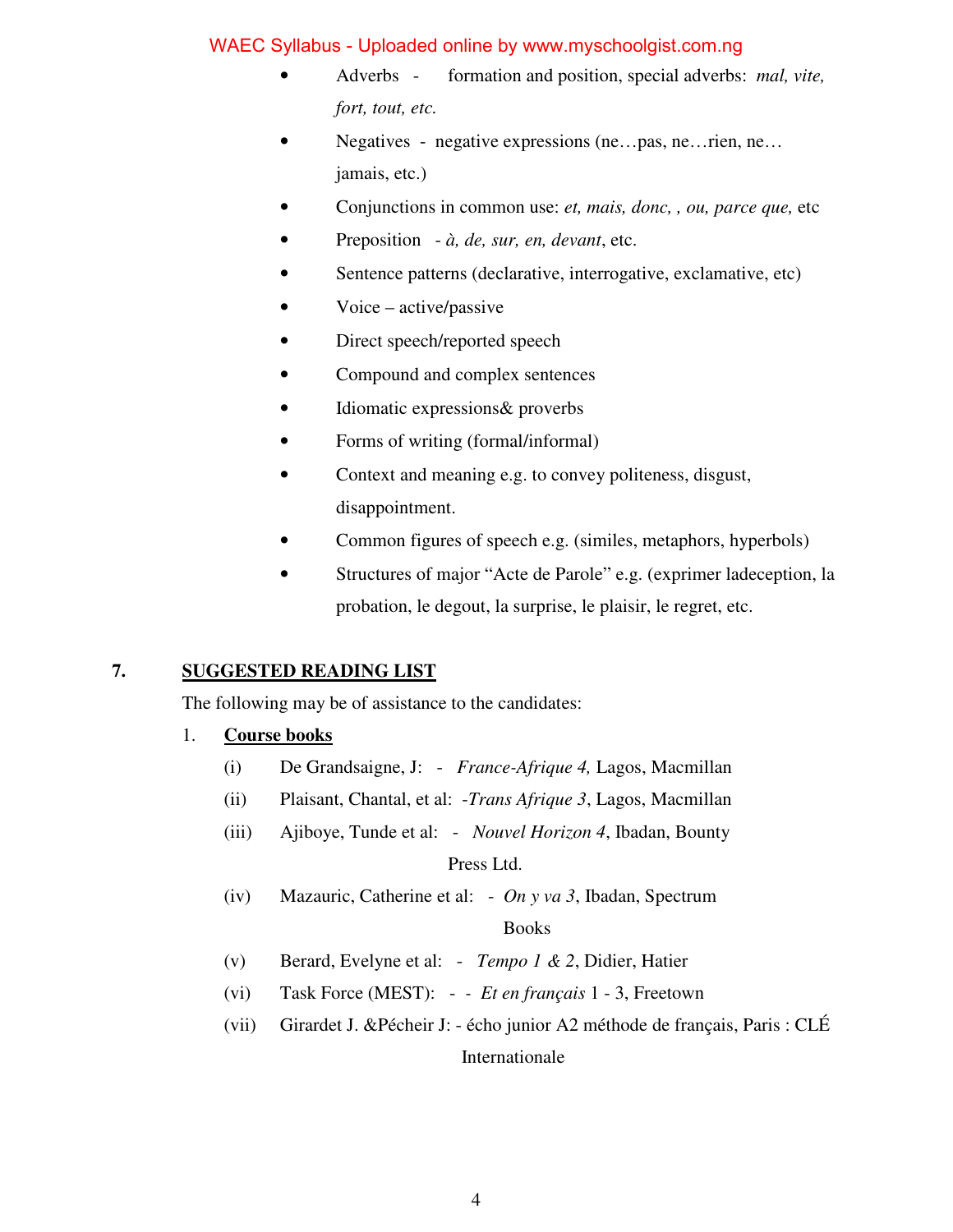### 2. **General Grammar Books**

- (i) Ajiboye, T.: *Companion to French Grammar,* Ilorin, Info-Links Publishers
- (ii) Ferrar H. A: *French Reference Grammar,* OxfordUniversity Press
- (iii) Dangnaud-Macé, P &Sylès, G. *LeFrançais sans faute,* Paris, Hatier
- (iv) Le Nouveau Bescherelle: *La grammaire pour tous*, *Paris*: *Hatier*
- (v) Soyoye, F. A: *Manuel de conjugaison de verbes,*  Sophire Ed. Resources

### 3. **Any other useful grammar books**

## **4. ORAL Practice**

- (i) Ajiboye, T: *An Introduction to Practice in Oral French*, Revised edition, Ibadan, Bounty Press Ltd.
- (ii) Grandsaigne,J: *France Afrique 5, Lagos*, Macmillan
- (iii) Adegbilero, L. M *Teaching Yourself French* (with cassette/CD) Revised edition, Ibadan, Bounty Press Ltd.
- (iv) Chamberlain, Alan & Steele Ross *Guide pratique de la communication*, Paris, Didier

### **Any other useful document designed for Oral Practice**

- 5. Literature (Ghana only)
	- (a) J. N. D. Dodoo: *La Belle Fleure et d'autres Histoires, Accra*
	- (b) TundeAjiboye: *Olurounbi ou Le Prix d'un Pari*
	- (c) Hector, Malot: *Sans Famille, Paris*